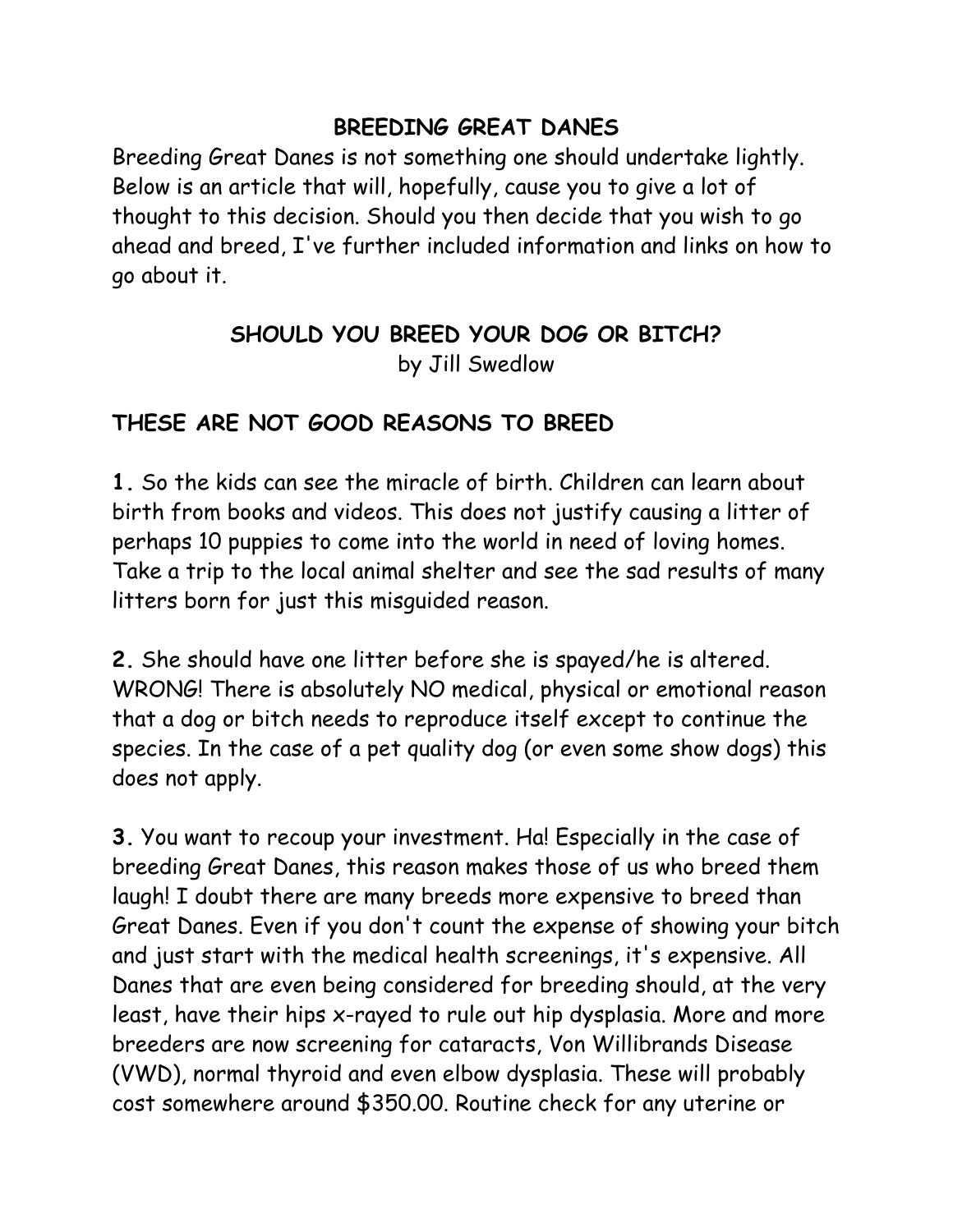vaginal infections will help ensure a live litter. Add \$100.00. Stud fee to a good quality stud who is right for your bitch and has, himself, passed all the health screenings will run about \$700.00. Now we're at \$1150.00. If a C-section becomes necessary, add at least \$350.00 and probably more. Assuming there's no need for a section (there rarely is in Danes), you now have a nice healthy litter of, oh, say 8 puppies. At the age of 6-7 weeks you're likely going through at least 50 lbs. of dog food a week. Add in the first vaccines (likely \$20 each at your vets, less if you give your own), that's about another \$160.00. Next it's time to crop! Oh joy! Add \$250.00 per puppy! AND, if you've bred a bitch and have no market for her pups, chances are you may end up supporting several of these pups until they're 4 or 5 months old or older! Do you have any idea how expensive this is getting? And if you have no ready market for your pups, you cannot get the \$1200.00 that is about average for a show potential puppy from top show stock. You'll be lucky to get 2 or 3 hundred dollars a puppy. Still think you're going to recoup your investment? Better stick with an altered pet!

**4.** She's just so nice all my friends want one of her babies and I want one just like her. I refer you to number 3 above. Those friends who just have to have one of her pups have a strange way of back peddling when the time comes to actually purchase the puppy. And there's no guarantee that you'll have a puppy even remotely like your dog or bitCh. So is it worth all the expense to take the chance? It's a lot cheaper to just go to a reputable breeder and buy another dog!

**5.** She's a champion! She deserves to be bred! Bull Feathers! True, a championship is likely a good indication that she is of top quality breeding stock and many champions are of breeding quality. However I know of some really lovely champions that should NEVER be bred because of health problems or temperament problems or many of those problems in their pedigrees. If a dog isn't sound in mind and health, it should not be bred. Conversely I know of dogs who couldn't finish their championships due to conformation faults but who are among the best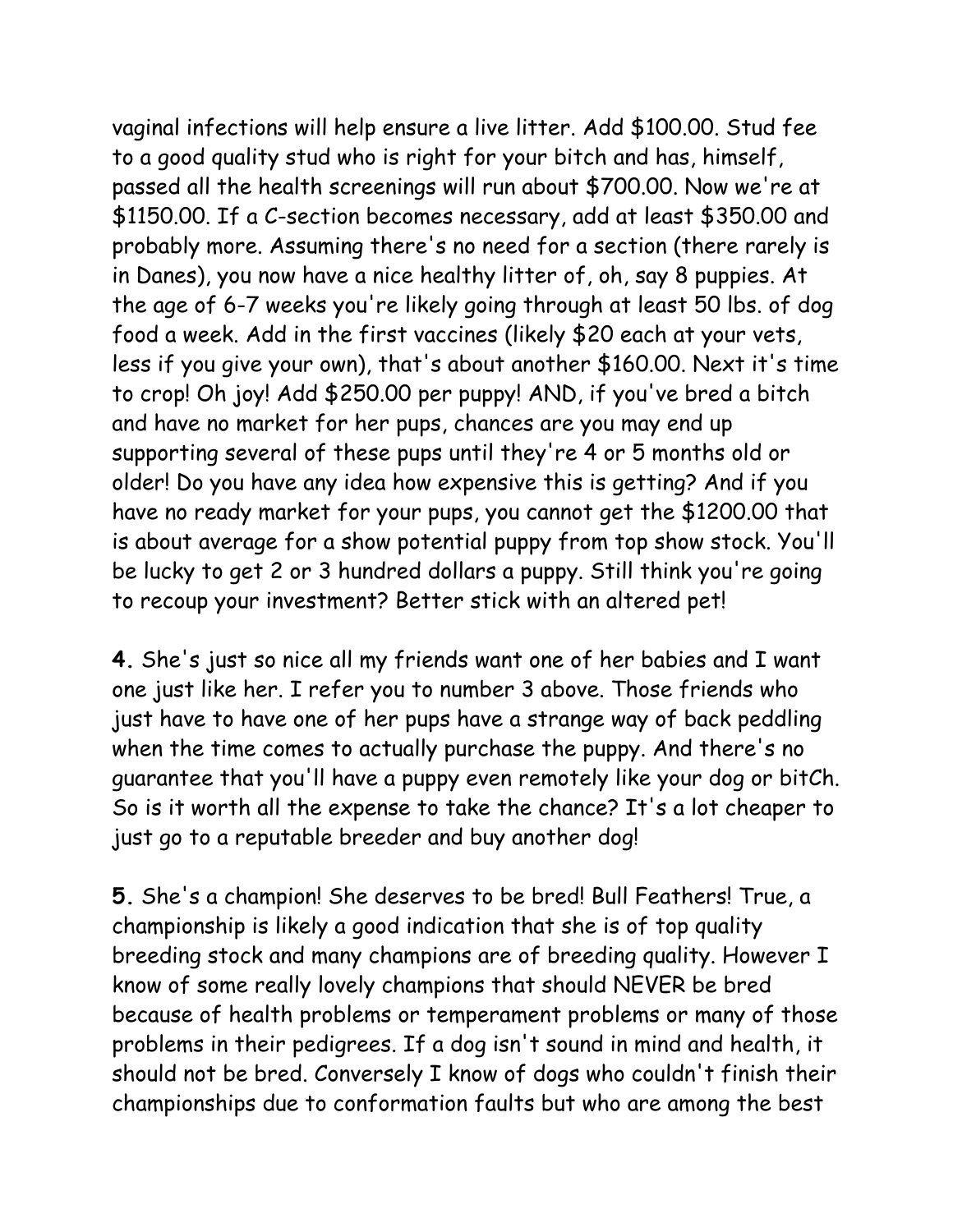producers! I even owned one! The point here is this, the whole dog along with it's pedigree and health screenings must be considered before making the decision to breed or not to breed.

# **GOOD REASONS TO BREED YOUR DANE BITCH**

**1.** Your bitch has a good pedigree with many champions who are also sound of mind, body, health and longevity. She has tested clear of all indigenous inherited problems and is herself sound of mind, body and health. She has correct conformation with no major or disqualifying faults and is outstanding in at least a couple of conformation traits.

**2.** You wish to improve the breed and select a stud that is her equal or better in all of the above listed traits and who does not share any common faults with your bitch.

**3.** You have a better than good chance to place each pup in the home that is right for it.

**4.** You have the funds to properly care for and raise the litter and to handle any unforeseen emergencies that may arise.

**5.**You have the facilities and finances to properly house and care for a bitch and a large litter even if the puppies are still residents at 6 months of age.

**6.** You have the knowledge and integrity to properly evaluate your litter and will stand behind every sale with some type of health and temperament guarantee.

**7.** You are not only willing, but insist in writing in the contract, that if, for any reason the pup cannot be kept (at whatever age) you will take it back or assist in finding the right home.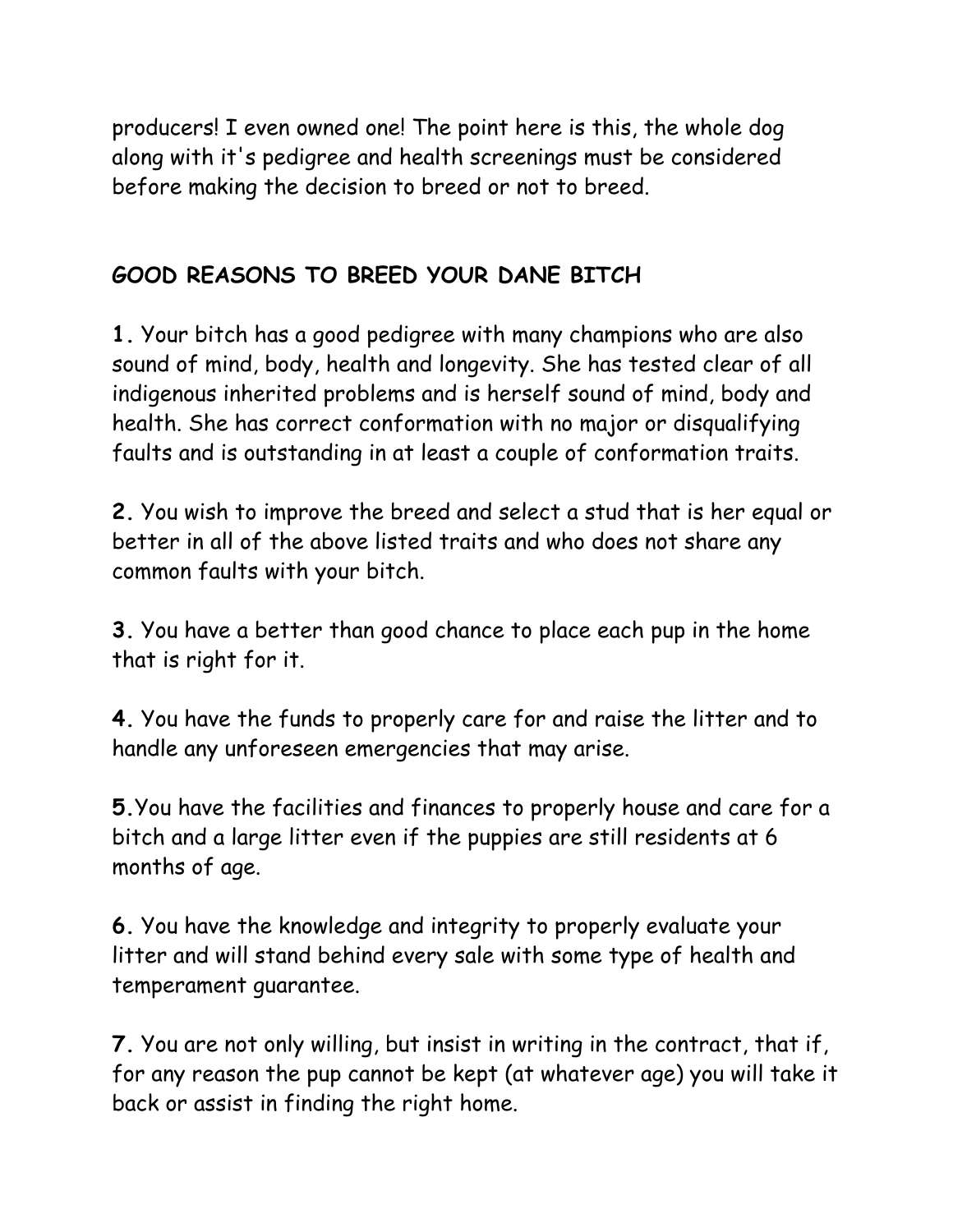If you can honestly say that all the above is true, then read on. We need breeders like you.

### **BREEDING A MALE**

It takes two to tango and males are as responsible for litters as are the bitches. Pet male Danes should be neutered. Period! This is an issue that more commonly is a problem for a male human owner than us ladies! Many men have this **thing** which causes them to think that their dog will be somehow **less macho** if he's been neutered. For some reason that I do not understand (probably because I'm a woman) this is a real problem for them. I'm here to tell you, gentlemen, that truly this IS YOUR PROBLEM, not your dog's!

First, as for a pet bitch, a pet male should not be bred and for allthe same reasons. If he is not to be bred, he should be altered. He should be altered to reduce the chance for testicular or prostrate cancer. He should be altered to prevent him from being upset and stressed if a neighborhood bitch is in season. A male will smell this from far away! He should be altered so that he will never be responsible for a litter when someone is careless, leaves the door open and he's off to mate with that in season bitch! HE won't care that he's been altered, he'll be much happier and more content without the stress of overactive hormones that should never be satisfied.

### **WHEN SHOULD A MALE BE BRED?**

**1.** When he is superior in conformation, temperament and health to most of the males in his breed. Whether this fact is established by showing him to his championship or by having him evaluated by others knowledgeable in the breed is of no consequence.